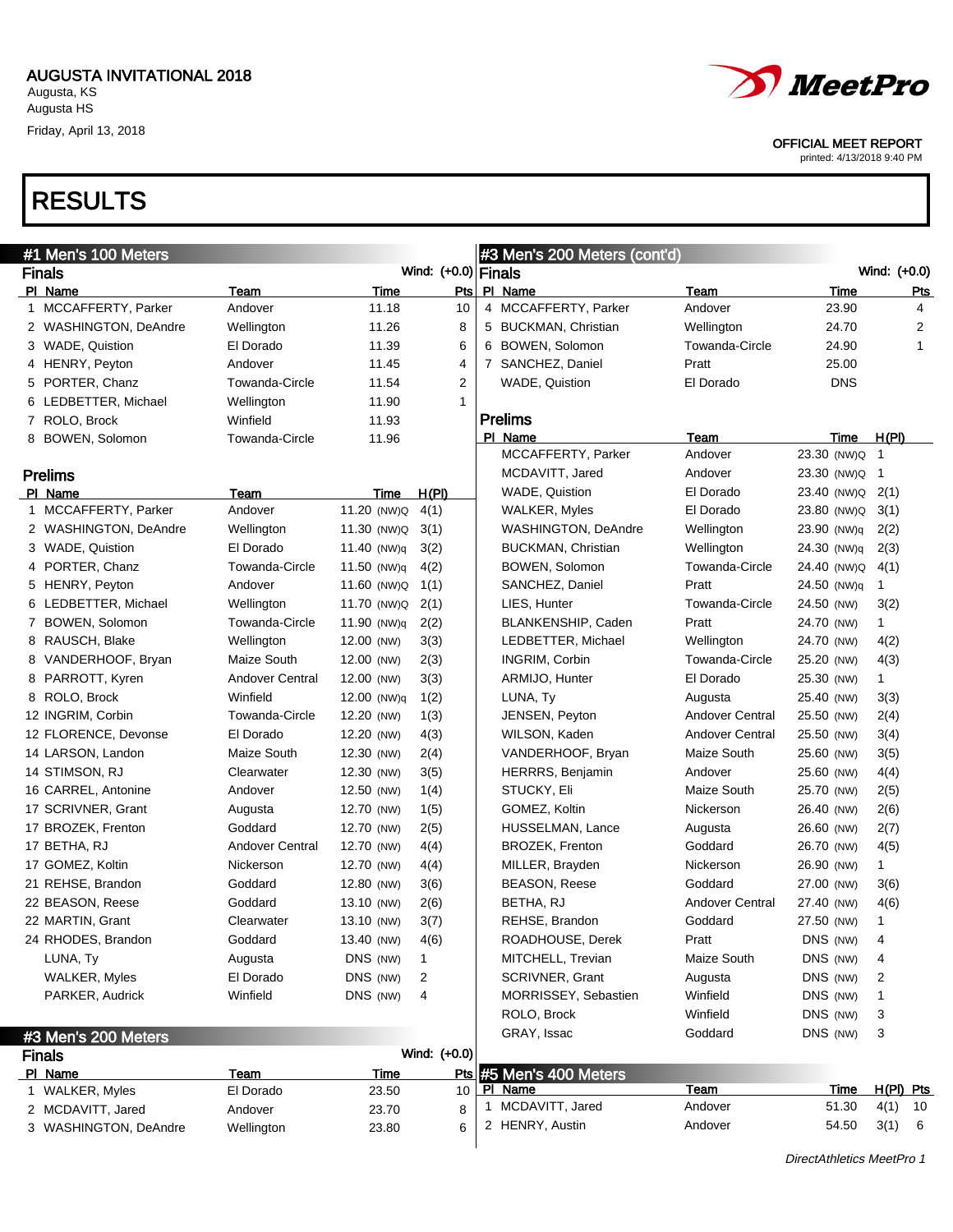



### OFFICIAL MEET REPORT

printed: 4/13/2018 9:40 PM

# RESULTS

| #5 Men's 400 Meters (cont'd) |                                |                        |            |                |     |   | #7 Men's 800 Meters (cont'd) |                        |            |           |            |
|------------------------------|--------------------------------|------------------------|------------|----------------|-----|---|------------------------------|------------------------|------------|-----------|------------|
|                              | PI Name                        | Team                   | Time       |                |     |   | $H(PI)$ Pts PI Name          | Team                   | Time       | H(PI) Pts |            |
|                              | 2 BUCKMAN, Christian           | Wellington             | 54.50      | 4(2)           | 6   |   | 18 HERNANDEZ, Isaiah         | Augusta                | 2:42.30    | 2(13)     |            |
|                              | 2 JOHANEK, Gunner              | <b>Andover Central</b> | 54.50      | 4(2)           | 6   |   | 19 SHORE, Hunter             | Clearwater             | 2:43.70    | 1(6)      |            |
|                              | 5 GNAGY, Evan                  | Maize South            | 55.60      | 4(4)           | 2   |   | 20 BARRETT, Andrew           | Goddard                | 2:47.40    | 1(7)      |            |
| 6                            | TEE, Remington                 | Andover                | 56.10      | 2(1)           | 0.5 |   | 21 SACK, Joe                 | Nickerson              | 2:48.60    | 1(8)      |            |
|                              | 6 CLARK, Chris                 | Towanda-Circle         | 56.10      | 4(5)           | 0.5 |   | 22 HAMAD, Kadin              | Goddard                | 2:50.00    | 1(9)      |            |
| 8                            | WITTUM, Dylan                  | El Dorado              | 56.50      | 3(2)           |     |   | 23 KLAUSMEYER, Trent         | Clearwater             | 2:51.30    | 1(10)     |            |
|                              | 9 PRICE, Luke                  | Augusta                | 57.00      | 3(3)           |     |   | 24 SACK, Rick                | Nickerson              | 2:51.70    | 1(11)     |            |
|                              | 10 REICHENBERGER, Caleb        | Wellington             | 57.70      | 3(4)           |     |   | 25 ASTEGIANO, Jonah          | Goddard                | 3:03.10    | 1(12)     |            |
|                              | 11 WARD, Logan                 | <b>Towanda-Circle</b>  | 58.00      | 1(1)           |     |   | DOWNEY, Sam                  | <b>Towanda-Circle</b>  | <b>DNS</b> | 1         |            |
|                              | 11 PRICE, Christian            | El Dorado              | 58.00      | 2(2)           |     |   | HILL, Ryker                  | Winfield               | <b>DNS</b> | 1         |            |
|                              | 13 CARR, Wyatt                 | Goddard                | 58.30      | 3(5)           |     |   | MCDONALD, Jacob              | Wellington             | <b>DNS</b> | 1         |            |
|                              | 14 KOHMAN, Kyle                | <b>Andover Central</b> | 58.70      | 2(3)           |     |   |                              |                        |            |           |            |
|                              | 15 LAUFFER, Eric               | Maize South            | 59.50      | 4(6)           |     |   | #9 Men's 1600 Meters         |                        |            |           |            |
|                              | 16 BRUNDEGE, Alex              | Augusta                | 59.90      | 2(4)           |     |   | PI Name                      | Team                   | Time       | H(PI)     | <u>Pts</u> |
|                              | 17 GOMEZ, Koltin               | Nickerson              | 1:00.20    | 2(5)           |     | 1 | KEMBOI, Ezekiel              | El Dorado              | 4:48.32    | 2(1)      | 10         |
|                              | 18 SCHMIDT, Toby               | Augusta                | 1:00.70    | 3(6)           |     |   | 2 CLARKE, Elijah             | Maize South            | 4:51.08    | 2(2)      | 8          |
|                              | 19 HILT, Isaac                 | Wellington             | 1:01.30    | 2(6)           |     | 3 | KINNANE, Ryan                | Andover                | 4:52.16    | 2(3)      | 6          |
|                              | 20 BEATTY, Drake               | Clearwater             | 1:02.20    | 2(7)           |     |   | 4 MAKI, Mathew               | <b>Andover Central</b> | 4:52.59    | 2(4)      | 4          |
|                              | 21 MOUNT, Gavin                | Clearwater             | 1:02.60    | 3(7)           |     |   | 5 HELTON, Brice              | Augusta                | 4:54.34    | 2(5)      | 2          |
|                              | 22 MILLER, Brayden             | Nickerson              | 1:03.20    | 1(2)           |     | 6 | JACKSON, Joshua              | Andover                | 4:56.65    | 2(6)      | 1          |
|                              | 23 CARAWAY, Dalton             | Goddard                | 1:05.00    | 1(3)           |     |   | 7 SCHOENHOFER, Bret          | <b>Andover Central</b> | 5:00.73    | 2(7)      |            |
|                              | 24 FOERSTER, David             | Winfield               | 1:06.10    | 1(4)           |     | 8 | CHRISTO, Monty               | <b>Andover Central</b> | 5:02.41    | 2(8)      |            |
|                              | <b>HECHT, Scott</b>            | Goddard                | <b>DNS</b> | 2              |     | 9 | WEDGE, Jackson               | Maize South            | 5:02.70    | 2(9)      |            |
|                              | MORRISSEY, Sebastien           | Winfield               | <b>DNS</b> | 3              |     |   | 10 MORENO, Andrew            | Maize South            | 5:12.20    | 2(10)     |            |
|                              | WINN, Kade                     | El Dorado              | <b>DNS</b> | $\overline{4}$ |     |   | 11 WALKER, Billy             | Wellington             | 5:20.15    | 1(1)      |            |
|                              | MITCHELL, Trevian              | Maize South            | <b>DNS</b> | 4              |     |   | 12 ZERR, Cade                | Augusta                | 5:22.00    | 2(11)     |            |
|                              |                                |                        |            |                |     |   | 13 HENNING, Toby             | Wellington             | 5:30.24    | 1(2)      |            |
|                              |                                |                        |            |                |     |   | 14 LINSNER, Axl              | <b>Towanda-Circle</b>  | 5:30.44    | 1(3)      |            |
|                              | #7 Men's 800 Meters<br>PI Name | Team                   | Time       | H(PI)          | Pts |   | 15 GEORGE, John              | Augusta                | 5:36.60    | 2(12)     |            |
|                              | CARSON, Cale                   | El Dorado              | 2:01.00    | 2(1)           | 10  |   | 16 WENTZ, Travis             | Andover                | 5:40.28    | 1(4)      |            |
|                              | 2 WEDGE, Dane                  | Maize South            | 2:04.20    | 2(2)           | 8   |   | 17 WALTER, Jacob             | Clearwater             | 5:47.63    | 1(5)      |            |
|                              | 3 O'CONNELL, Connor            | Andover                | 2:06.10    | 2(3)           | 6   |   | 18 KREHBIEL, Owen            | Nickerson              | 5:53.80    | 2(13)     |            |
|                              | 4 KINNANE, Ryan                | Andover                | 2:08.50    | 2(4)           | 4   |   | 19 COSTELLO, Sam             | Clearwater             | 5:53.96    | 1(6)      |            |
|                              | 5 SCHOENHOFER, Cade            | <b>Andover Central</b> | 2:08.60    | 2(5)           | 2   |   | 20 YOUNGERS, Josh            | Clearwater             | 5:55.25    | 1(7)      |            |
|                              | 6 PFALZGRAF, Chase             | Wellington             | 2:09.40    | 2(6)           | 1   |   | 21 ATHKINSON, Daniel         | Wellington             | 5:56.00    | 1(8)      |            |
|                              | 7 JENNINGS, Luke               | Maize South            | 2:13.80    |                |     |   | 22 VARGAS, Michael           | Winfield               | 6:00.10    |           |            |
|                              | 8 MCNALL, Cole                 | Maize South            | 2:16.70    | 2(7)<br>2(8)   |     |   | 23 CROSBY, Cade              | Goddard                | 6:00.50    | 1(9)      |            |
|                              | 9 MILLER, Cole                 |                        | 2:17.90    |                |     |   |                              | Nickerson              |            | 1(10)     |            |
|                              |                                | Andover                |            | 2(9)           |     |   | 24 SACK, Joe                 |                        | 6:14.80    | 1(11)     |            |
|                              | 10 HELTON, Brice               | Augusta                | 2:20.30    | 2(10)          |     |   | 25 SACK, Rick                | Nickerson              | 6:18.00    | 1(12)     |            |
|                              | 11 KAISER, John                | Winfield               | 2:22.10    | 2(11)          |     |   | 26 MORRIS, Vann              | Towanda-Circle         | 6:30.40    | 2(14)     |            |
|                              | 12 MARMOL CERVERA, Ramon       | Towanda-Circle         | 2:22.60    | 1(1)           |     |   | 27 SATTERFIELD, Logan        | Winfield               | 6:39.00    | 1(13)     |            |
|                              | 13 HEACOCK, Kadin              | Wellington             | 2:27.00    | 1(2)           |     |   |                              |                        |            |           |            |
|                              | 14 ZERR, Cade                  | Augusta                | 2:28.40    | 2(12)          |     |   | #11 Men's 3200 Meters        |                        |            |           |            |
|                              | 15 COMPALA, Albert             | Winfield               | 2:31.80    | 1(3)           |     |   | PI Name                      | Team                   | Time       |           | <u>Pts</u> |
|                              | 16 LUEHRS, Tyler               | El Dorado              | 2:37.70    | 1(4)           |     |   | 1 MCDAVITT, Samuel           | Andover                | 10:33.80   |           | 10         |
|                              | 17 GRAHAM, Zane                | Clearwater             | 2:39.50    | 1(5)           |     |   | 2 MAKI, Mathew               | Andover Central        | 10:35.10   |           | 8          |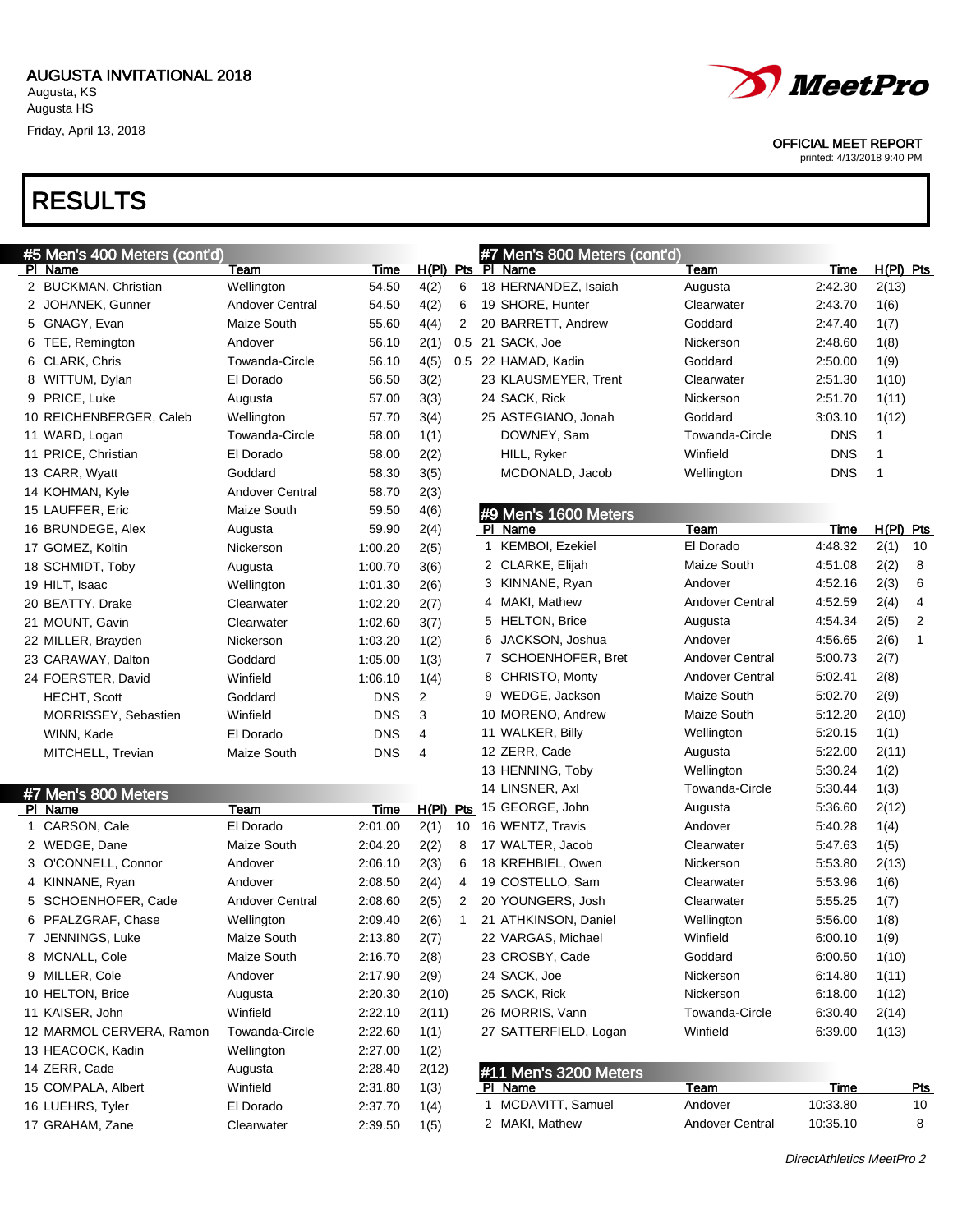# RESULTS

| #11 Men's 3200 Meters (cont'd) |                          |                        |             |              | #14 Men's 110m Hurdles (cont'd) |                          |                        |                        |                |             |
|--------------------------------|--------------------------|------------------------|-------------|--------------|---------------------------------|--------------------------|------------------------|------------------------|----------------|-------------|
|                                | PI Name                  | Team                   | Time        | <u>Pts</u>   |                                 | Prelims                  |                        |                        |                |             |
|                                | 3 SCHOENHOFER, Bret      | <b>Andover Central</b> | 10:38.70    | 6            |                                 | PI Name                  | Team                   | Time                   | H(PI)          |             |
|                                | 4 CHRISTO, Monty         | <b>Andover Central</b> | 10:38.80    | 4            |                                 | 8 EDWARDS, Curtis        | Maize South            | 18.30 (NW)q            | 1(3)           |             |
|                                | 5 LABRUE, Craig          | Winfield               | 10:43.00    | 2            |                                 | 9 REYES, Nic             | Wellington             | 18.50 (NW)             | 2(6)           |             |
|                                | 6 PRICE, Christian       | El Dorado              | 10:50.50    | 1            |                                 | 10 COON, Braden          | Winfield               | 18.70 (NW)             | 1(4)           |             |
|                                | 7 WELLS, Nathan          | Clearwater             | 10:57.30    |              |                                 | 11 DAVIS, Connor         | Augusta                | 19.20 (NW)             | 1(5)           |             |
|                                | 8 TAYLOR, Kyle           | Andover                | 11:07.60    |              |                                 | 12 NOLAND, Brett         | Clearwater             | 20.60 (NW)             | 2(7)           |             |
| 9                              | MORENO, Andrew           | Maize South            | 11:10.40    |              |                                 | 13 SMALLEY, Cody         | Clearwater             | 21.60 (NW)             | 2(8)           |             |
|                                | 10 JOHNSON, Caden        | Maize South            | 11:10.90    |              |                                 | KOP, Eric                | Wellington             | DNS (NW)               | 1              |             |
|                                | 11 TARIN, Camilo         | Winfield               | 11:12.20    |              |                                 | MEYER, Garrett           | El Dorado              | DNS (NW)               | 1              |             |
|                                | 12 FERNZ, Adam           | Augusta                | 11:12.50    |              |                                 |                          |                        |                        |                |             |
|                                | 13 PATRICK, Logan        | Clearwater             | 11:12.60    |              |                                 | #15 Men's 300m Hurdles   |                        |                        |                |             |
|                                | 14 LINSNER, Axl          | Towanda-Circle         | 11:22.90    |              |                                 | PI Name                  | Team                   | Time                   |                | $H(PI)$ Pts |
|                                | 15 SMITH, Cade           | Clearwater             | 11:25.30    |              |                                 | 1 HONEY, Coban           | Augusta                | 43.40                  | 3(1)           | 10          |
|                                | 16 LINDER, AJ            | Augusta                | 11:26.40    |              |                                 | 2 WORPEL, Andreas        | Andover                | 44.80                  | 3(2)           | 8           |
|                                | 17 CHAPMAN, Nicholas     | Andover                | 11:26.90    |              |                                 | 3 BERGKAMP, Jakob        | Augusta                | 46.30                  | 2(1)           | 6           |
|                                | 18 WINZER, Brendan       | Augusta                | 11:34.40    |              |                                 | 4 RINER, Kadence         | Pratt                  | 46.40                  | 3(3)           | 4           |
|                                | 19 VARGAS, Michael       | Winfield               | 12:08.40    |              | 5                               | PARROTT, Kyren           | <b>Andover Central</b> | 46.50                  | 3(4)           | 1.5         |
|                                | MORRIS, Vann             | Towanda-Circle         | <b>DNS</b>  |              | 5                               | <b>WINSOR, Brett</b>     | Pratt                  | 46.50                  | 3(4)           | 1.5         |
|                                | HEACOCK, Kadin           | Wellington             | <b>DNS</b>  |              |                                 | 7 JOHNSON, Jake          | El Dorado              | 47.20                  | 3(6)           |             |
|                                | <b>HENNING, Toby</b>     | Wellington             | <b>DNS</b>  |              |                                 | 8 HENDRIX, Drake         | Wellington             | 47.60                  | 3(7)           |             |
|                                | <b>BROWN, Tyler</b>      | Wellington             | <b>DNS</b>  |              |                                 | 9 COON, Braden           | Winfield               | 48.70                  | 2(2)           |             |
|                                | <b>KREHBIEL, Owen</b>    | Nickerson              | <b>DNS</b>  |              |                                 | 10 REYES, Nic            | Wellington             | 49.00                  | 2(3)           |             |
|                                | WEDGE, Jackson           | Maize South            | <b>DNS</b>  |              |                                 | 11 MCMANUS, Aiden        | Goddard                | 49.50                  | 2(4)           |             |
|                                | OROZCO, Raul             | Pratt                  | <b>DNS</b>  |              |                                 | 12 EDWARDS, Curtis       | Maize South            | 49.60                  | 2(5)           |             |
|                                |                          |                        |             |              |                                 | 13 WILSON, Damien        | Goddard                | 50.70                  | 1(1)           |             |
|                                | #14 Men's 110m Hurdles   |                        |             |              |                                 | 14 ANKERHOLZ, Dalen      | Clearwater             | 51.30                  | 2(6)           |             |
|                                | <b>Finals</b>            |                        |             | Wind: (+0.0) |                                 | 15 SMALLEY, Cody         | Clearwater             | 52.80                  | 1(2)           |             |
|                                | PI Name                  | Team                   | Time        | Pts          |                                 | 16 TJADEN, Trace         | Clearwater             | 56.20                  | 1(3)           |             |
|                                | 1 WINSOR, Brett          | Pratt                  | 16.08       | 10           |                                 | MEYER, Garrett           | El Dorado              | <b>DNS</b>             | 2              |             |
|                                | 2 WORPEL, Andreas        | Andover                | 16.46       | 8            |                                 | DAVIS, Connor            | Augusta                | <b>DNS</b>             | $\overline{2}$ |             |
|                                | 3 BERGKAMP, Jakob        | Augusta                | 16.69       | 6            |                                 | KOP, Eric                | Wellington             | <b>DNS</b>             | 3              |             |
|                                | 4 RINER, Kadence         | Pratt                  | 16.95       | 4            |                                 |                          |                        |                        |                |             |
|                                | 5 HENDRIX, Drake         | Wellington             | 17.77       | 2            |                                 | #17 Men's 4 x 100m Relay |                        |                        |                |             |
|                                | <b>FLORENCE, Devonse</b> | El Dorado              | 17.85       | 1            | PI.                             | Team                     |                        | Time                   | $H(PI)$ Pts    |             |
|                                | 7 JOHNSON, Jake          | El Dorado              | 17.88       |              |                                 | 1 Wellington (A)         |                        | 45.00                  | $2(1)$ 10      |             |
|                                | 8 EDWARDS, Curtis        | Maize South            | 18.29       |              |                                 | 2 Andover (A)            |                        | 46.00                  | 2(2)           | 8           |
|                                |                          |                        |             |              |                                 | 3 Andover Central (A)    |                        | 46.20                  | 2(3)           | 6           |
|                                | <b>Prelims</b>           |                        |             |              |                                 | 4 Towanda-Circle (A)     |                        | 46.40                  | 2(4)           | 4           |
|                                | PI Name                  | Team                   | Time        | H(PI)        |                                 | 5 Pratt (A)              |                        | 46.70                  | 2(5)           | 2           |
|                                | 1 WINSOR, Brett          | Pratt                  | 16.30 (NW)Q | 2(1)         |                                 | 6 Augusta (A)            |                        | 47.20                  | 2(6)           | -1          |
|                                | 2 WORPEL, Andreas        | Andover                | 17.00 (NW)Q | 1(1)         |                                 | 7 Maize South (A)        |                        | 47.90                  | 1(1)           |             |
|                                | 3 HENDRIX, Drake         | Wellington             | 17.10 (NW)Q | 1(2)         |                                 | 8 Clearwater (A)         |                        | 48.10                  | 1(2)           |             |
| 4                              | BERGKAMP, Jakob          | Augusta                | 17.20 (NW)Q | 2(2)         |                                 | 9 Goddard (A)            |                        | 49.60                  | 1(3)           |             |
| 5                              | RINER, Kadence           | Pratt                  | 17.30 (NW)q | 2(3)         |                                 | El Dorado (A)            |                        | <b>DNS</b>             | $\overline{2}$ |             |
| 6.                             | <b>FLORENCE, Devonse</b> | El Dorado              | 17.90 (NW)q | 2(4)         |                                 |                          |                        |                        |                |             |
| 6                              | JOHNSON, Jake            | El Dorado              | 17.90 (NW)g | 2(4)         |                                 |                          |                        |                        |                |             |
|                                |                          |                        |             |              |                                 |                          |                        | $A$ Athlation MontDron |                |             |



OFFICIAL MEET REPORT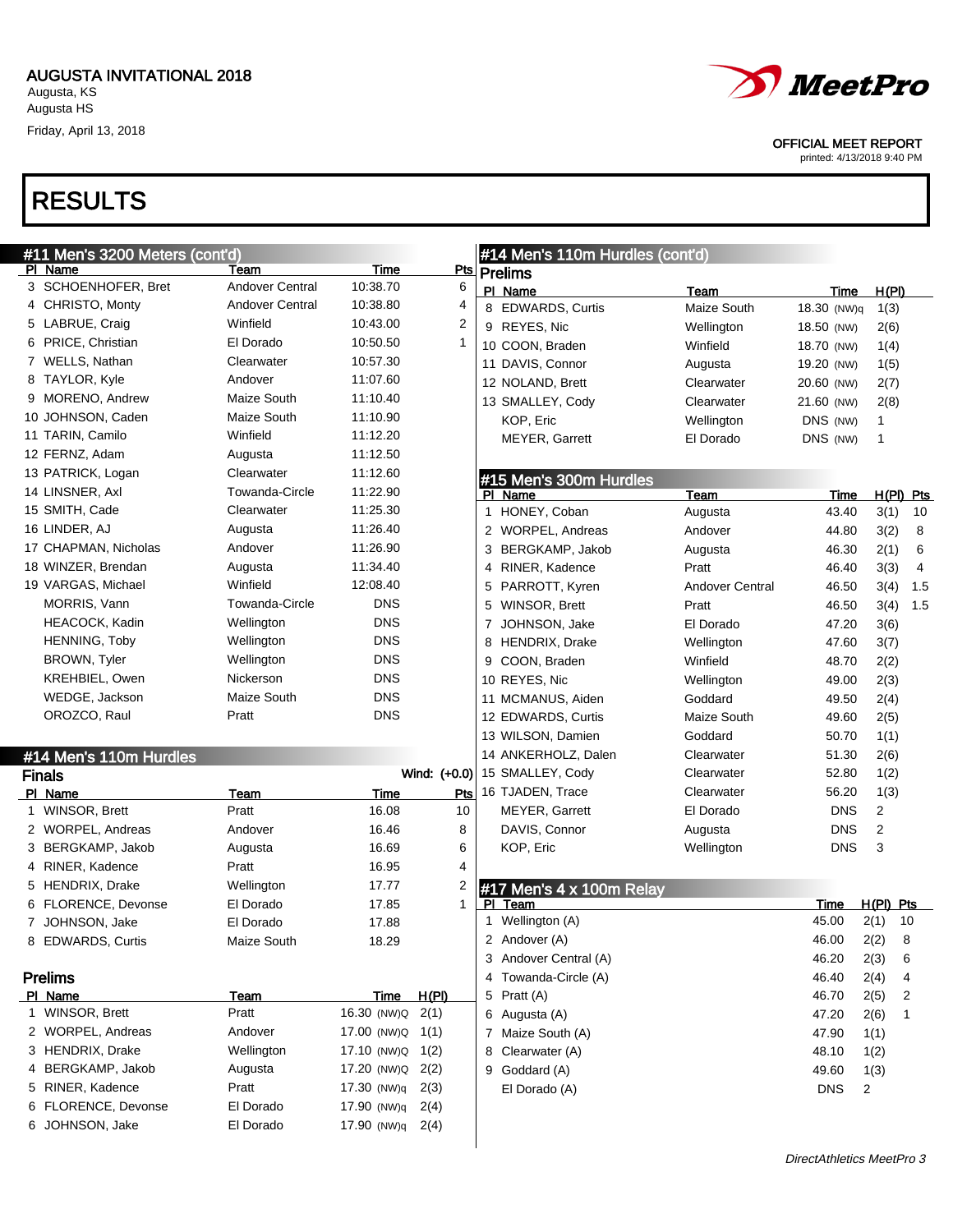

### OFFICIAL MEET REPORT

printed: 4/13/2018 9:40 PM

DirectAthletics MeetPro 4

# RESULTS

| #19 Men's 4 x 400m Relay |                 |                            |                |              | #27 Men's Long Jump (cont'd) |                         |                           |                |
|--------------------------|-----------------|----------------------------|----------------|--------------|------------------------------|-------------------------|---------------------------|----------------|
| PI Team                  |                 | <b>Time</b>                | H(PI)          | $P$ ts       | PI Name                      | Team                    | Mark                      | <u>Pts</u>     |
| 1 El Dorado (A)          |                 | 3:34.70                    | 2(1)           | 10           | 5 WILSON, Kaden              | Andover Central         | 18' 9" (NW)               | $\overline{2}$ |
| 2 Andover (A)            |                 | 3:36.40                    | 2(2)           | 8            | 6 CLAUSING, Justin           | Augusta                 | $18' 4''$ (NW)            | $\mathbf{1}$   |
| 3 Towanda-Circle (A)     |                 | 3:43.10                    | 2(3)           | 6            | 7 ROLO, Brock                | Winfield                | 18' $3\frac{1}{2}$ (NW)   |                |
| 4 Andover Central (A)    |                 | 3:50.10                    | 2(4)           | 4            | 8 KELLER, Thomas             | Maize South             | 18' 0" (NW)               |                |
| 5 Maize South (A)        |                 | 3:55.40                    | 2(5)           | 2            | 9 STIMSON, RJ                | Clearwater              | 17' 10" (NW)              |                |
| 6 Wellington (A)         |                 | 3:57.20                    | 2(6)           | $\mathbf{1}$ | 10 ROADHOUSE, Derek          | Pratt                   | 17' 9" (NW)               |                |
| 7 Augusta (A)            |                 | 3:58.30                    | 1(1)           |              | 11 CARAWAY, Dalton           | Goddard                 | 17' 8" (NW)               |                |
| 8 Clearwater (A)         |                 | 4:13.40                    | 1(2)           |              | 12 MILLER, Brayden           | Nickerson               | 17' $7\frac{1}{2}$ (NW)   |                |
| 9 Goddard (A)            |                 | 4:22.50                    | 1(3)           |              | 13 MANNIE, Adrian            | Andover                 | 17' $6\frac{1}{2}$ (NW)   |                |
| Pratt (A)                |                 | <b>DNS</b>                 | $\overline{2}$ |              | 14 WASHINGTON, Tayshawn      | Wellington              | 17' 6" (NW)               |                |
| Winfield (A)             |                 | <b>DNS</b>                 | 2              |              | 15 KOHMAN, Kyle              | <b>Andover Central</b>  | 17' $4\frac{1}{2}$ (NW)   |                |
|                          |                 |                            |                |              | 16 EWING, Jacob              | Wellington              | 17' 2" (NW)               |                |
| #21 Men's 4 x 800m Relay |                 |                            |                |              | 17 HICKS, Anthony            | Towanda-Circle          | 16' 11" (NW)              |                |
| PI Team                  |                 | <b>Time</b>                |                | Pts          | 18 STUCKY, Eli               | Maize South             | 16' 5" (NW)               |                |
| 1 El Dorado (A)          |                 | 8:21.40                    |                | 10           | 19 REICHENBERGER, Caleb      | Wellington              | 16' $3\frac{1}{2}$ (NW)   |                |
| 2 Andover (A)            |                 | 8:28.00                    |                | 8            | 20 FREEMAN, Jayce            | Clearwater              | 16' 0" (NW)               |                |
| 3 Maize South (A)        |                 | 8:36.90                    |                | 6            | 21 MARTIN, Grant             | Clearwater              | 15' $5\frac{1}{2}$ (NW)   |                |
| 4 Andover Central (A)    |                 | 9:02.10                    |                | 4            | 22 HUSSELMAN, Lance          | Augusta                 | $15' 4''$ (NW)            |                |
| 5 Wellington (A)         |                 | 9:17.70                    |                | 2            | 23 BEASON, Reese             | Goddard                 | 15' 3" (NW)               |                |
| 6 Winfield (A)           |                 | 9:26.90                    |                | 1            | 24 SCHROEDER, Clint          | Goddard                 | $12'$ $2''$ (NW)          |                |
| 7 Clearwater (A)         |                 | 10:05.50                   |                |              |                              |                         |                           |                |
| 8 Augusta (A)            |                 | 10:15.70                   |                |              | #29 Men's Triple Jump        |                         |                           |                |
| 9 Goddard (A)            |                 | 11:30.30                   |                |              | PI Name                      | Team                    | Mark                      | <b>Pts</b>     |
|                          |                 |                            |                |              | 1 LIES, Hunter               | Towanda-Circle          | 39' $0\frac{1}{2}$ (NW)   | 10             |
| #23 Men's High Jump      |                 |                            |                |              | 2 THOMAS, Sam                | <b>Andover Central</b>  | 38' 9" (NW)               | 8              |
| PI Name                  | Team            | Mark                       |                | <u>Pts</u>   | 3 ANDERSON, Ceetyn           | Augusta                 | 38' $1\frac{1}{2}$ (NW)   | 6              |
| 1 HONEY, Coban           | Augusta         | 6'2''                      |                | 10           | 4 HENRY, Austin              | Andover                 | 38' $0\frac{1}{2}$ (NW)   | 4              |
| 2 ANDERSON, Ceetyn       | Augusta         | 6'2''                      |                | 8            | 5 SAWYER, Kyle               | Winfield                | 37' 3" (NW)               | 2              |
| 3 MILLER, Brayden        | Nickerson       | 6'0''                      |                | 6            | 6 ROLO, Brock                | Winfield                | 36' 8" (NW)               | 1              |
| 4 STIMSON, RJ            | Clearwater      | 5'10"                      |                | 4            | 7 MEYER, Garrett             | El Dorado               | 35' 7 <sup>1/2</sup> (NW) |                |
| 5 SWINK, Jacob           | Augusta         | 5' 10"                     |                | 2            | 8 ROADHOUSE, Derek           | Pratt                   | 35' 5 <sup>1/2</sup> (NW) |                |
| 6 DOWNEY, Sam            | Towanda-Circle  | 5' 10"                     |                | 1            | 9 DAVIDSON, Dalton           | Pratt                   | 35' 5 <sup>1/2</sup> (NW) |                |
| 7 WALKER, Myles          | El Dorado       | 5' 8''                     |                |              | 10 FREEMAN, Jayce            | Clearwater              | 33' 0" (NW)               |                |
| DAVIDSON, Dalton         | Pratt           | 5'6''                      |                |              | 11 FRIESEN, Jacob            | Wellington              | 32' 3 <sup>1/2</sup> (NW) |                |
| 9 KOHMAN, Kyle           | Andover Central | 5'6''                      |                |              | 12 GRAHAM, Zane              | Clearwater              | 30' 0" (NW)               |                |
| 10 GRAY, Issac           | Goddard         | 5' 4'                      |                |              | KOHMAN, Kyle                 | Andover Central NM (NW) |                           |                |
| 11 HERRRS, Benjamin      | Andover         | 5' 4''                     |                |              |                              |                         |                           |                |
| 12 ANKERHOLZ, Dalen      | Clearwater      | $5'0''$                    |                |              | #31 Men's Shot Put           |                         |                           |                |
| 13 FRIESEN, Jacob        | Wellington      | $5'0''$                    |                |              | PI Name                      | Team                    | Mark                      | Pts            |
| <b>SCHROEDER, Clint</b>  | Goddard         | <b>NH</b>                  |                |              | 1 VOLKMAN, Ben               | Augusta                 | 46' 23/4                  | 10             |
|                          |                 |                            |                |              | 2 CARPENTER, Ian             | Andover Central         | 45' 3 $\frac{1}{4}$       | 8              |
| #27 Men's Long Jump      |                 |                            |                |              | 3 SCOTT, Lucas               | Towanda-Circle          | 43' 434                   | 6              |
| PI Name                  | <u>Team</u>     | <b>Mark</b>                |                | <u>Pts</u>   | 4 HARKER, Jarrett            | Towanda-Circle          | 42' 63/4                  | 4              |
| 1 WINSOR, Brett          | Pratt           | 19' 11 <sup>1/2</sup> (NW) |                | 10           | 5 SNIDER, Dawson             | Pratt                   | $39' 5\%$                 | 2              |
| 2 HENRY, Peyton          | Andover         | 19' 2" (NW)                |                | 8            | 6 BROWN, Easton              | Augusta                 | 38'7"                     | 1              |
| 3 BOWEN, Solomon         | Towanda-Circle  | 18' 11 $\frac{1}{2}$ (NW)  |                | 6            | 7 FOX, Nathan                | Winfield                | $38' 5\%$                 |                |
| 4 THOMAS, Sam            | Andover Central | 18' 10 $\frac{1}{2}$ (NW)  |                | 4            |                              |                         |                           |                |
|                          |                 |                            |                |              |                              |                         |                           |                |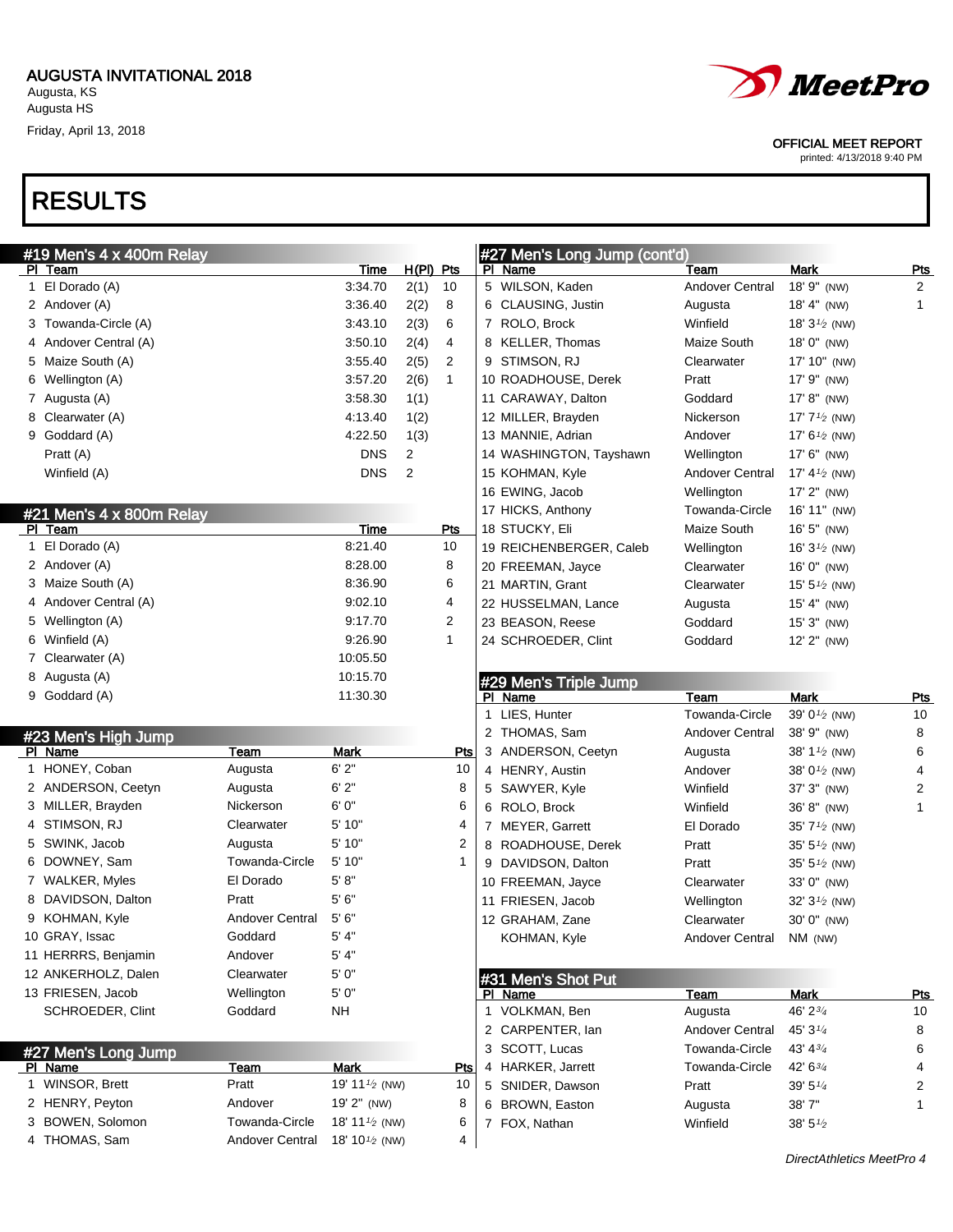# RESULTS

| #31 Men's Shot Put (cont'd)<br>PI Name | Team            | Mark                   | <b>Pts</b> | #33 Men's Discus (cont'd)<br>  PI Name | Team                   | <b>Mark</b>         | <u>Pts</u>              |
|----------------------------------------|-----------------|------------------------|------------|----------------------------------------|------------------------|---------------------|-------------------------|
| 8 SMITHSON, Sterling                   | Andover Central | $38' 4\frac{1}{4}$     |            | 24 HOWARD, Kaleb                       | Andover Central        | 78'7"               |                         |
| 9 COOPER, Michael                      | Pratt           | 38' 1 $\frac{1}{4}$    |            | 25 SMITH, Peyton                       | Wellington             | 71'5''              |                         |
| 10 BOLTICOFF, Noah                     | Andover         | 38'0"                  |            | 26 HARKER, Jarrett                     | Towanda-Circle         | 69' 0"              |                         |
| 11 HOLLOMAN, Josiah                    | Goddard         | 36' 1134               |            | 27 SACK, Joe                           | Nickerson              | 63' 4"              |                         |
| 12 EDWARDS, Mason                      | Maize South     | 36' 11 1/4             |            | 28 BOWLER, Austin                      | Nickerson              | 55' 7"              |                         |
| 13 PEEPLES, Browning                   | Maize South     | 35' 11"                |            |                                        |                        |                     |                         |
| 14 BALANDRAN, William                  | Andover         | 35' 10"                |            | #35 Men's Javelin                      |                        |                     |                         |
| 15 JIMENEZ, Tyler                      | Wellington      | $35'$ 5 $\frac{1}{4}$  |            | PI Name                                | Team                   | <b>Mark</b>         | <b>Pts</b>              |
| 16 FEHRMAN, Kenny                      | Wellington      | $35'$ 5 $\frac{1}{4}$  |            | 1 BLANKENSHIP, Caden                   | Pratt                  | 170' 11"            | 10                      |
| 17 HOWARD, Kaleb                       | Andover Central | 35' 5"                 |            | 2 HARKER, Jarrett                      | Towanda-Circle         | 157' 9"             | 8                       |
| 18 MYER, Michael                       | Andover         | 33' 6"                 |            | 3 FERNANDEZ, Andres                    | Pratt                  | 149'8"              | 6                       |
| 19 SWINDELL, Hunter                    | Nickerson       | $32'$ 11 $\frac{3}{4}$ |            | 4 SAWYER, Kyle                         | Winfield               | 148' 1"             | $\overline{\mathbf{4}}$ |
| 20 RAUSCH, Jack                        | Clearwater      | 32' 8"                 |            | 5 ARMIJO, Hunter                       | El Dorado              | 141'3''             | 2                       |
| 21 VOGEL, Ryan                         | Clearwater      | 31' 10"                |            | 6 INGRIM, Corbin                       | Towanda-Circle         | 134' 2"             | $\mathbf{1}$            |
| 22 HARRIS, Sean                        | Clearwater      | 30' 11"                |            | 7 HONEY, Coban                         | Augusta                | 131'7"              |                         |
| 23 ALTAMIMI, Sami                      | Goddard         | 30' 0"                 |            | 8 PROBST, Trayson                      | Wellington             | 131'2"              |                         |
| 24 BROWN, Rhett                        | Goddard         | 29' 51/2               |            | 9 MILLER, Jake                         | Towanda-Circle         | 128' 4"             |                         |
| 25 SMITH, Peyton                       | Wellington      | 28' 113/4              |            | 10 SWAN, Slade                         | Andover                | 125' 1"             |                         |
| 26 BOWLER, Austin                      | Nickerson       | $28' 5\frac{1}{2}$     |            | 11 THOMAS, Sam                         | Andover Central        | 121'2"              |                         |
| 27 SACK, Joe                           | Nickerson       | 27' 9 $\frac{1}{2}$    |            | 12 TJADEN, Trace                       | Clearwater             | 117' 1"             |                         |
|                                        |                 |                        |            | 13 HOWARD, Kaleb                       | <b>Andover Central</b> | 114' 1"             |                         |
|                                        |                 |                        |            | 14 SCRIVNER, Grant                     | Augusta                | 107' 4"             |                         |
| #33 Men's Discus<br>PI Name            | Team            | <b>Mark</b>            |            | Pts 15 ETTER, Bailey                   | Wellington             | 107' 1"             |                         |
| 1 DAVIDSON, Zach                       | Augusta         | 130' 9"                | 10         | 16 BOLTICOFF, Noah                     | Andover                | 105' 6"             |                         |
| 2 SMITHSON, Sterling                   | Andover Central | 126' 10"               | 8          | 17 LAMBERT, Buddy                      | Clearwater             | 103' 0"             |                         |
| 3 MYER, Michael                        | Andover         | 125' 3"                | 6          | 18 JIMENEZ, Tyler                      | Wellington             | 101'4"              |                         |
| 4 SCOTT, Lucas                         | Towanda-Circle  | 124' 1"                | 4          | 19 BOWLER, Austin                      | Nickerson              | 101'3"              |                         |
| 5 SNIDER, Dawson                       | Pratt           | 117' 4"                | 2          | 20 RAUSCH, Jack                        | Clearwater             | 100' 3"             |                         |
| 6 TOLBERT, Dalton                      | Augusta         | 114' 3"                | 1          | 21 FOX, Nathan                         | Winfield               | 96' 4"              |                         |
| 7 CONNELL, Charlie                     | El Dorado       | 110' 9"                |            |                                        |                        |                     |                         |
| 8 HURD, Joseph                         | Andover Central | 107' 11"               |            |                                        |                        |                     |                         |
| 9 ALTAMIMI, Sami                       | Goddard         | 106'7"                 |            | #2 Women's 100 Meters                  |                        |                     |                         |
| 10 FOX, Nathan                         | Winfield        | 105' 4"                |            | <b>Finals</b>                          |                        |                     | Wind: (+0.0)            |
| 11 FERNANDEZ, Andres                   | Pratt           | 102' 3"                |            | PI Name<br>1 HALLMARK, Claire          | Team                   | Time                | <u>Pts</u>              |
| 12 PEEPLES, Browning                   | Maize South     | 101' 9"                |            |                                        | Augusta                | 12.99               | 10<br>8                 |
| 13 BOLTICOFF, Noah                     | Andover         | 100' 4"                |            | 2 ANDERSON, Cali                       | Augusta                | 13.39               |                         |
| 14 SWARTZ, Roman                       | Augusta         | 99' 10"                |            | 3 MCNULTY, Isabel                      | Andover                | 13.41               | 6                       |
| 15 BROWN, Rhett                        | Goddard         | 96'8"                  |            | 4 BERKSTRESSER, Baylee                 | El Dorado              | 13.42               | 4                       |
| 16 COOPER, Michael                     | Pratt           | 96' 1"                 |            | 5 BETHEA, Aniyha                       | Andover Central        | 13.45               | 2                       |
|                                        | Goddard         | 94' 11"                |            | 6 CUBBAGE-WILLIAMS, Amber              | Wellington             | 13.49               | 1                       |
| 17 HOLLOMAN, Josiah                    |                 |                        |            | 7 TOLBERT, Sadie                       | Andover                | 13.60               |                         |
| 18 LAMBERT, Buddy                      | Clearwater      | 91' 9"                 |            | 8 ANDERSON, Paris                      | Augusta                | 13.74               |                         |
| 19 JIMENEZ, Tyler                      | Wellington      | $91'$ 4"               |            |                                        |                        |                     |                         |
| 20 HARRIS, Sean                        | Clearwater      | 89' 5"                 |            | <b>Prelims</b>                         |                        |                     |                         |
| 21 VOGEL, Ryan                         | Clearwater      | 88' 11"                |            | PI Name<br>1 ANDERSON, Cali            | Team<br>Augusta        | Time<br>12.90 (NW)Q | H(PI)                   |
| 22 BEAVERS, Chase                      | Towanda-Circle  | 87' 4"                 |            | 1 MCNULTY, Isabel                      | Andover                | 12.90 (NW)Q 3(1)    | 3(1)                    |
| 23 FEHRMAN, Kenny                      | Wellington      | 83' 4"                 |            |                                        |                        |                     |                         |



OFFICIAL MEET REPORT

printed: 4/13/2018 9:40 PM

DirectAthletics MeetPro 5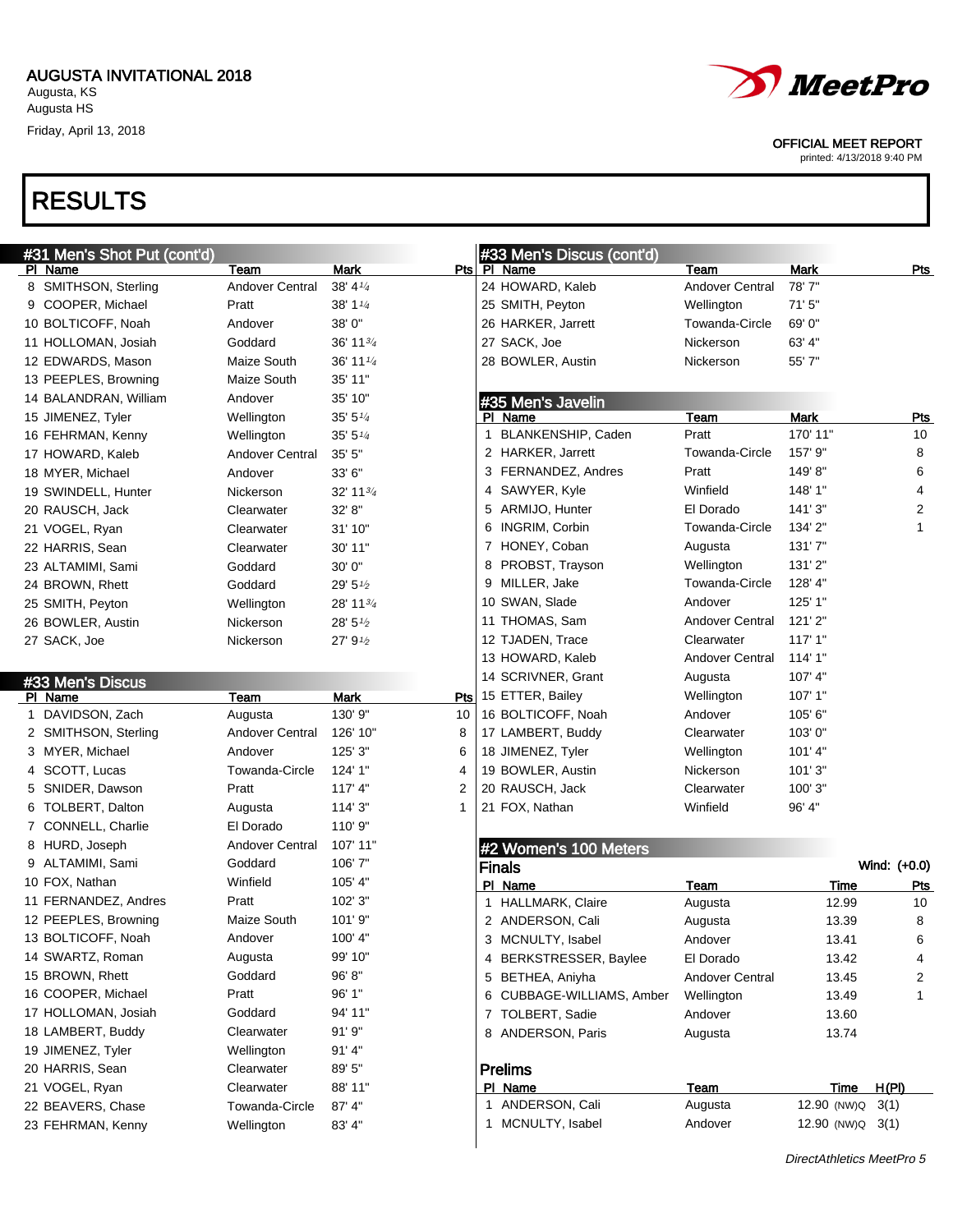BERKSTRESSER, Baylee El Dorado 28.50 (NW)q 2(3) EVANS, Hope Winfield 28.60 (NW)Q 1(1)



OFFICIAL MEET REPORT

printed: 4/13/2018 9:40 PM

### RESULTS

|                | #2 Women's 100 Meters (cont'd) |                        |             | #4 Women's 200 Meters (cont'd) |   |                           |                        |             |           |                |  |
|----------------|--------------------------------|------------------------|-------------|--------------------------------|---|---------------------------|------------------------|-------------|-----------|----------------|--|
| <b>Prelims</b> |                                |                        |             |                                |   | <b>Prelims</b>            |                        |             |           |                |  |
|                | PI Name                        | Team                   | Time        | H(PI)                          |   | PI Name                   | Team                   | Time        | H(PI)     |                |  |
|                | 3 TOLBERT, Sadie               | Andover                | 13.50 (NW)Q | 2(1)                           |   | 7 ANDERSON, Maycee        | Augusta                | 28.90 (NW)q | 4(2)      |                |  |
|                | 4 ANDERSON, Paris              | Augusta                | 13.70 (NW)q | 2(2)                           |   | 8 CUBBAGE-WILLIAMS, Amber | Wellington             | 29.00 (NW)q | 3(2)      |                |  |
|                | 4 BERKSTRESSER, Baylee         | El Dorado              | 13.70 (NW)Q | 4(1)                           |   | 9 CRAIG, Boston           | Towanda-Circle         | 29.20 (NW)  | 4(3)      |                |  |
|                | 6 CUBBAGE-WILLIAMS, Amber      | Wellington             | 13.80 (NW)q | 2(3)                           |   | 10 ANDERSON, Rhea         | Winfield               | 29.40 (NW)  | 3(3)      |                |  |
|                | 6 BETHEA, Aniyha               | <b>Andover Central</b> | 13.80 (NW)q | 4(2)                           |   | 11 LECKNER, Vanessa       | Pratt                  | 29.70 (NW)  | 3(4)      |                |  |
|                | 8 HALLMARK, Claire             | Augusta                | 13.90 (NW)Q | 1(1)                           |   | 12 BETHEA, Aniyha         | <b>Andover Central</b> | 29.80 (NW)  | 1(2)      |                |  |
|                | 8 BRIANT, Nicole               | Goddard                | 13.90 (NW)  | 3(3)                           |   | 12 JENSEN, Jennifer       | Wellington             | 29.80 (NW)  | 2(4)      |                |  |
|                | 10 CRAIG, Boston               | <b>Towanda-Circle</b>  | 14.10 (NW)  | 2(4)                           |   | 12 CROUCH, Brianna        | Towanda-Circle         | 29.80 (NW)  | 4(4)      |                |  |
|                | 11 MCCOY, Ariah                | Clearwater             | 14.20 (NW)  | 3(4)                           |   | 15 FORD, Autumn           | Maize South            | 30.30 (NW)  | 1(3)      |                |  |
|                | 12 LECKNER, Vanessa            | Pratt                  | 14.40 (NW)  | 2(5)                           |   | 16 SHIRE, Gracie          | Winfield               | 30.40 (NW)  | 2(5)      |                |  |
|                | 13 JENSEN, Jennifer            | Wellington             | 14.50 (NW)  | 1(2)                           |   | 17 TROUTMAN, Skylar       | Wellington             | 30.60 (NW)  | 3(5)      |                |  |
|                | 14 ANDERSON, Rhea              | Winfield               | 14.60 (NW)  | 1(3)                           |   | 18 APFEL, Aspen           | Nickerson              | 31.30 (NW)  | 4(5)      |                |  |
|                | 14 AUFDENGARTEN, Kylie         | Wellington             | 14.60 (NW)  | 4(3)                           |   | 19 KOLM, Lauren           | Pratt                  | 31.40 (NW)  | 4(6)      |                |  |
|                | 16 CROUCH, Brianna             | Towanda-Circle         | 14.80 (NW)  | 1(4)                           |   | 20 YORDY, Maddie          | El Dorado              | 32.40 (NW)  | 2(6)      |                |  |
|                | 16 GRAVES, Lexi                | Goddard                | 14.80 (NW)  | 4(4)                           |   | 21 GRAVES, Lexi           | Goddard                | 32.70 (NW)  | 3(6)      |                |  |
|                | 18 MOSQUEDA, Alyssa            | Winfield               | 15.10 (NW)  | 4(5)                           |   | 22 HEIZER, Saige          | Goddard                | 32.90 (NW)  | 2(7)      |                |  |
|                | 19 SHIRE, Gracie               | Winfield               | 15.20 (NW)  | 1(5)                           |   | <b>HERRIAGE, Maggie</b>   | Goddard                | DNS (NW)    | 1         |                |  |
|                | 19 YORDY, Maddie               | El Dorado              | 15.20 (NW)  | 2(6)                           |   | DURFEY, Hailey            | <b>Andover Central</b> | DNS (NW)    | 1         |                |  |
|                | 21 HERRIAGE, Maggie            | Goddard                | 15.60 (NW)  | 2(7)                           |   | RICKE, Camryn             | Wellington             | DNS (NW)    | 1         |                |  |
|                | 22 MACY, Makenzie              | Clearwater             | 16.30 (NW)  | 1(6)                           |   | GARBS, Mallory            | El Dorado              | DNS (NW)    | 1         |                |  |
|                | GARBS, Mallory                 | El Dorado              | DNS (NW)    | 1                              |   | NELSON, Kailah            | <b>Andover Central</b> | DNS (NW)    | 3         |                |  |
|                | DURFEY, Hailey                 | <b>Andover Central</b> | DNS (NW)    | 3                              |   |                           |                        |             |           |                |  |
|                | NELSON, Kailah                 | <b>Andover Central</b> | DNS (NW)    | 3                              |   | #6 Women's 400 Meters     |                        |             |           |                |  |
|                | HELFRICH, Sian                 | Pratt                  | DNS (NW)    | 4                              |   | PI Name                   | Team                   | Time        | H(PI) Pts |                |  |
|                |                                |                        |             |                                | 1 | REYNOLDS, Isabelle        | Andover                | 1:02.60     | 3(1)      | 10             |  |
|                | #4 Women's 200 Meters          |                        |             |                                |   | 2 OCHSNER, Kinsley        | <b>Andover Central</b> | 1:03.50     | 3(2)      | 8              |  |
|                | <b>Finals</b>                  |                        |             | Wind: (+0.0)                   |   | 3 DAVIS, Tara             | Nickerson              | 1:04.10     | 3(3)      | 6              |  |
|                | PI Name                        | Team                   | Time        | Pts                            |   | 4 STEVENS, Sophie         | Augusta                | 1:04.20     | 3(4)      | 4              |  |
|                | 1 HALLMARK, Claire             | Augusta                | 27.60       | 10                             |   | 5 LECKNER, Vanessa        | Pratt                  | 1:07.10     | 3(5)      | $\overline{2}$ |  |
|                | 2 HELFRICH, Sian               | Pratt                  | 27.80       | 8                              |   | 6 EVANS, Hope             | Winfield               | 1:07.40     | 2(1)      | $\mathbf{1}$   |  |
|                | 3 CUBBAGE-WILLIAMS, Amber      | Wellington             | 28.60       | 6                              |   | 7 BERKSTRESSER, Baylee    | El Dorado              | 1:08.30     | 1(1)      |                |  |
|                | 4 EVANS, Hope                  | Winfield               | 28.80       | 3                              |   | 7 STEVENS, Parker         | Clearwater             | 1:08.30     | 2(2)      |                |  |
|                | 4 BERKSTRESSER, Baylee         | El Dorado              | 28.80       | 3                              |   | 9 BUSCHE, Jalyn           | Nickerson              | 1:08.60     | 3(6)      |                |  |
|                | 6 ANDERSON, Maycee             |                        | 29.00       | 1                              |   | 10 MICHAELIS, Alia        | Andover                | 1:09.90     | 2(3)      |                |  |
|                | 7 TOLBERT, Sadie               | Augusta                | 29.90       |                                |   | 11 KOLM, Lauren           | Pratt                  | 1:10.00     | 2(4)      |                |  |
|                | 8 MCNULTY, Isabel              | Andover                |             |                                |   | 12 GARCIA, Isabella       | Goddard                | 1:10.30     | 2(5)      |                |  |
|                |                                | Andover                | 31.10       |                                |   | 13 SCHULE, Savannah       | Clearwater             | 1:12.60     | 2(6)      |                |  |
|                | <b>Prelims</b>                 |                        |             |                                |   | 14 YORDY, Maddie          | El Dorado              | 1:16.50     | 1(2)      |                |  |
|                | PI Name                        | Team                   | Time        | H(PI)                          |   | SANTOS, Gabbie            | Goddard                | <b>DNS</b>  | -1        |                |  |
|                | 1 HALLMARK, Claire             | Augusta                | 27.20 (NW)Q | 3(1)                           |   | GARBS, Mallory            | El Dorado              | <b>DNS</b>  | 1         |                |  |
|                | 2 HELFRICH, Sian               | Pratt                  | 27.80 (NW)Q | 2(1)                           |   | HEIZER, Saige             | Goddard                | <b>DNS</b>  | 2         |                |  |
|                | 3 MCNULTY, Isabel              | Andover                | 28.00 (NW)Q | 4(1)                           |   | DAY, Allison              | Andover                | <b>DNS</b>  | 2         |                |  |
|                | 4 TOLBERT, Sadie               | Andover                | 28.30 (NW)q | 2(2)                           |   | CANTU, Nataleigh          | Augusta                | <b>DNS</b>  | 3         |                |  |
|                |                                |                        |             |                                |   |                           |                        |             |           |                |  |

APFEL, Aspen **Nickerson DNS** 3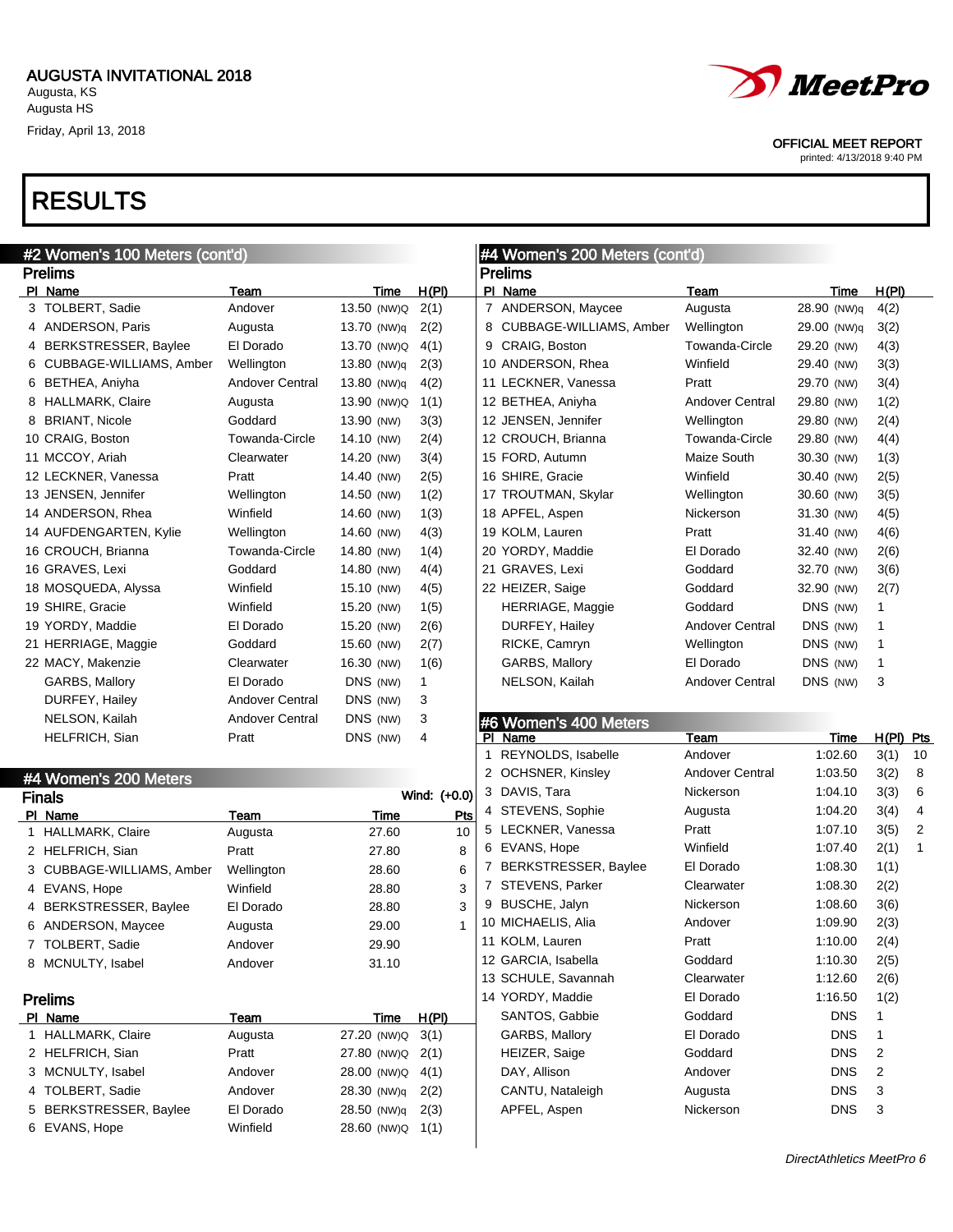Friday, April 13, 2018

## RESULTS





OFFICIAL MEET REPORT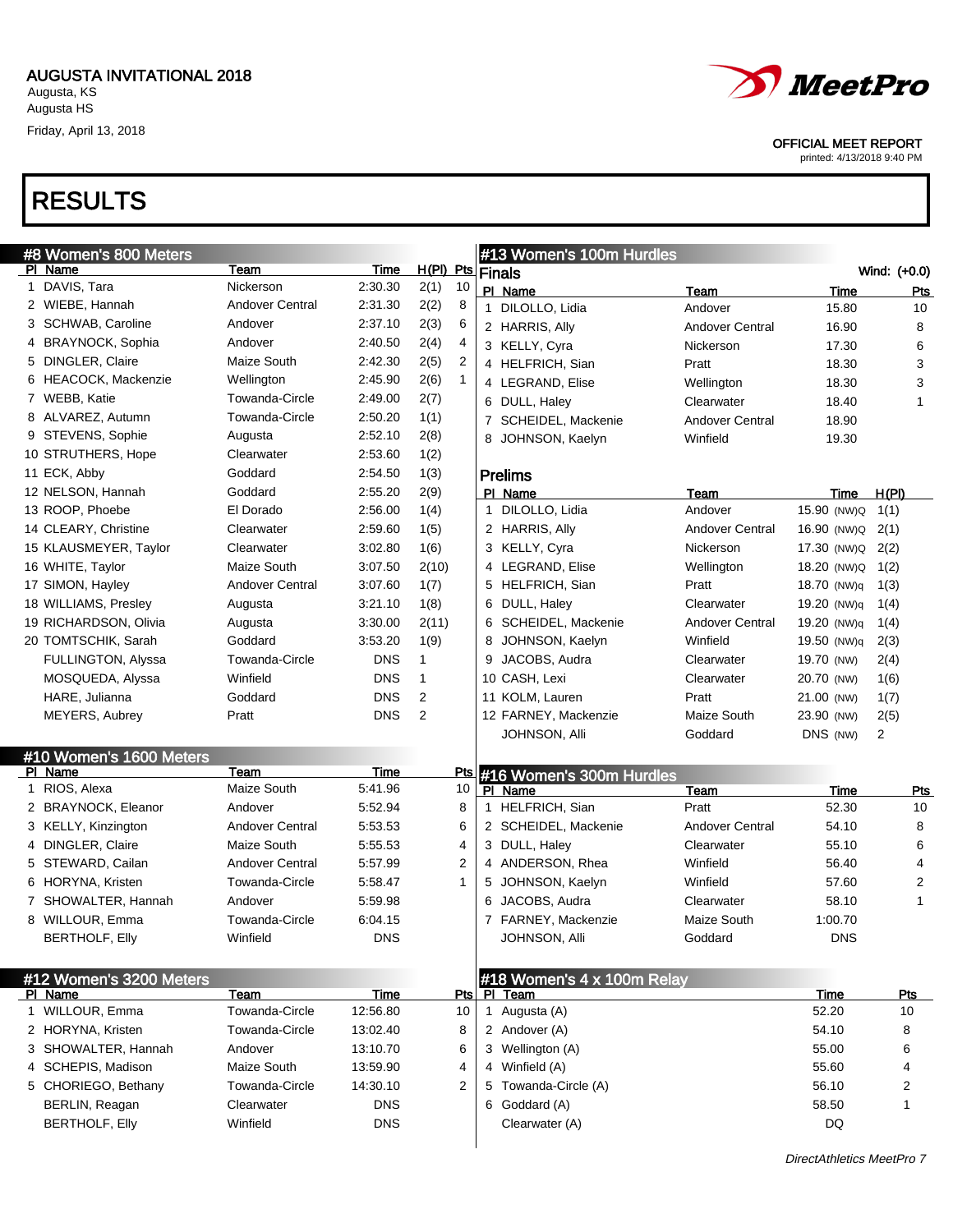Friday, April 13, 2018



### OFFICIAL MEET REPORT

printed: 4/13/2018 9:40 PM

## RESULTS

| #20 Women's 4 x 400m Relay       |                       |                          |                |   | #30 Women's Triple Jump    |                 |                                   |                    |
|----------------------------------|-----------------------|--------------------------|----------------|---|----------------------------|-----------------|-----------------------------------|--------------------|
| PI Team                          |                       | Time                     | Pts            |   | PI Name                    | Team            | <b>Mark</b>                       | Pts                |
| 1 Andover Central (A)            |                       | 4:24.60                  | 10             |   | 1 OCHSNER, Kinsley         | Andover Central | 33' $1\frac{1}{2}$ (NW)           | 10                 |
| 2 Towanda-Circle (A)             |                       | 4:39.70                  | 8              |   | 2 REYNOLDS, Isabelle       | Andover         | 32' 9" (NW)                       | 8                  |
| 3 Clearwater (A)                 |                       | 4:54.90                  | 6              |   | 3 TERRY, Makenzie          | Augusta         | 30' $9\frac{1}{2}$ (NW)           | 6                  |
| 4 Goddard (A)                    |                       | 4:59.20                  | 4              |   | 4 ALVAREZ, Autumn          | Towanda-Circle  | 29' 11" (NW)                      | 4                  |
| Winfield (A)                     |                       | <b>DNS</b>               |                |   | 5 DUNCAN, Kayli            | Towanda-Circle  | 29' 10 $\frac{1}{2}$ (NW)         | 2                  |
| Wellington (A)                   |                       | <b>DNS</b>               |                |   | 6 MAYES, Hallie            | Andover         | 29' $9\frac{1}{2}$ (NW)           | $\mathbf{1}$       |
| Andover (A)                      |                       | <b>DNS</b>               |                |   | 7 STRUTHERS, Hope          | Clearwater      | 27' $1\frac{1}{2}$ (NW)           |                    |
|                                  |                       |                          |                |   | 8 MCCOY, Ariah             | Clearwater      | 26' 0" (NW)                       |                    |
| #22 Women's 4 x 800m Relay       |                       |                          |                |   | 9 BRUCE, Danielle          | Winfield        | 25' 5" (NW)                       |                    |
| PI Team                          |                       | Time                     | Pts            |   |                            |                 |                                   |                    |
| 1 Andover (A)                    |                       | 10:52.00                 | 10             |   | #32 Women's Shot Put       |                 |                                   |                    |
| 2 Andover Central (A)            |                       | 11:07.80                 | 8              |   | PI Name                    | Team            | <b>Mark</b>                       | <b>Pts</b>         |
| 3 Towanda-Circle (A)             |                       | 11:22.40                 | 6              | 1 | RHODES, Abbee              | Augusta         | 41' 31/4                          | 10                 |
| 4 Goddard (A)                    |                       | 12:10.30                 | 4              |   | 2 OLSON, Hannah            | Andover         | $36' 10^{3/4}$                    | 8                  |
| 5 Clearwater (A)                 |                       | 12:21.00                 | $\overline{2}$ |   | 3 FAUDERE, Karley          | El Dorado       | 31' 1 <sup>1</sup> / <sub>2</sub> | 6                  |
|                                  |                       |                          |                |   | 4 MCCORKLE, Brooke         | Wellington      | 30'93'                            | 4                  |
| #24 Women's High Jump            |                       |                          |                |   | 5 LEGRAND, Elise           | Wellington      | $30' 8\frac{1}{2}$                | 2                  |
| PI Name                          | Team                  | Mark                     | <u>Pts</u>     |   | 6 VARNER, Shelby           | Towanda-Circle  | $30' 5\frac{1}{4}$                | $\mathbf{1}$       |
| 1 CANTU, Nataleigh               | Augusta               | $5'$ $5"$                | 10             |   | 7 HOOVER, Rhaegan          | Pratt           | 29' 5 $\frac{1}{2}$               |                    |
| 2 HARRIS, Ally                   | Andover Central       | 5'0''                    | 8              |   | 8 THOMPSON, Taylor         | El Dorado       | 29' 1 1/2                         |                    |
| 3 DUNCAN, Kayli                  | Towanda-Circle        | 5'0''                    | 6              |   | 9 JOHNSON, Cierra          | El Dorado       | 28' 10 $\frac{1}{4}$              |                    |
| 4 RASMUSSEN, Kaitlyn             | Pratt                 | 4' 10"                   | 4              |   | 10 LEE, Shauna             | Andover         | 28' 91/4                          |                    |
| 5 TERRY, Makenzie                | Augusta               | 4'8"                     | 2              |   | 11 BURNS, Makenzie         | Goddard         | 28' 01/4                          |                    |
| 6 GRABLE, Mariah                 | Wellington            | 4' 6"                    | 0.5            |   | 12 MOODY, Cassandra        | Wellington      | 27' 11 $\frac{1}{4}$              |                    |
| 6 SHURLEY, McKenzi               | Goddard               | 4' 6"                    | 0.5            |   | 13 STARNES, Kinzie         | Nickerson       | 27' 10"                           |                    |
| 8 BERLIN, Reagan                 | Clearwater            | 4' 6"                    |                |   | 14 LEE, Mannon             | Andover         | 26' 3"                            |                    |
| 9 FORD, Autumn                   | Maize South           | 4' 4"                    |                |   | 15 BLOSSER, Caley          | Nickerson       | 25' 91/4                          |                    |
| 10 KOONTZ, Hayley                | Towanda-Circle        | 4'0''                    |                |   | 16 BESSENT, Sydney         | Towanda-Circle  | 25' 2"                            |                    |
| SCHEIDEL, Mackenie               | Andover Central       | NΗ                       |                |   | 17 MACY, Makenzie          | Clearwater      | 23' 1134                          |                    |
|                                  |                       |                          |                |   |                            | Winfield        | 23' 91/4                          |                    |
|                                  |                       |                          |                |   | 18 SMITH, Emily            |                 |                                   |                    |
| #28 Women's Long Jump<br>PI Name | <u>Team</u>           | <b>Mark</b>              | <u>Pts</u>     |   | 19 MOYER, Maddy            | Maize South     | 23' 91/4                          |                    |
| 1 MARLNEE, Jayden                | Augusta               | 16' 0" (NW)              | 10             |   | 20 HERD, Madison           | Nickerson       | $20'$ 1 $\frac{1}{2}$             |                    |
| 2 HARRIS, Ally                   | Andover Central       | 15' 6 $\frac{1}{2}$ (NW) | 8              |   |                            |                 |                                   |                    |
| 3 ANDERSON, Maycee               | Augusta               | 15' $3\frac{1}{2}$ (NW)  | 6              |   | #34 Women's Discus         |                 |                                   |                    |
| 4 ANDERSON, Paris                | Augusta               | 15' 1 $\frac{1}{2}$ (NW) | 4              |   | PI Name<br>1 RHODES, Abbee | Team            | Mark<br>118'2"                    | <u>Pts</u><br>$10$ |
| 5 OCHSNER, Kinsley               | Andover Central       | 14' 11" (NW)             | 2              |   |                            | Augusta         |                                   |                    |
|                                  | Pratt                 |                          | 1              |   | 2 MCCORKLE, Brooke         | Wellington      | 105'7"                            | 8                  |
| 6 RASMUSSEN, Kaitlyn             |                       | 14' $4\frac{1}{2}$ (NW)  |                |   | 3 LAHA, Jeni               | Goddard         | 104'7"                            | 6                  |
| 7 MCNULTY, Isabel                | Andover<br>Wellington | $14' 4''$ (NW)           |                |   | 4 OLSON, Hannah            | Andover         | 96' 3"                            | 4                  |
| 8 FRENCH, Shayland               |                       | 13' $5\frac{1}{2}$ (NW)  |                |   | 5 MICKLE, Elexus           | El Dorado       | 91'7"                             | 2                  |
| 9 APFEL, Aspen                   | Nickerson             | $13'5''$ (NW)            |                |   | 6 LEE, Shauna              | Andover         | 89' 6"                            | 1                  |
| 10 RUSK, Avery                   | Wellington            | 13' $3\frac{1}{2}$ (NW)  |                |   | 7 FAUDERE, Karley          | El Dorado       | 89' 2"                            |                    |
| 11 COLLINS, Liberty              | Towanda-Circle        | 12' $9^{1/2}$ (NW)       |                |   | 8 JOHNSON, Cierra          | El Dorado       | 88'7"                             |                    |
| 12 BRUCE, Danielle               | Winfield              | $12'3''$ (NW)            |                |   | 9 LEE, Mannon              | Andover         | 83' 3"                            |                    |
| 13 HARE, Julianna                | Goddard               | $11' 8''$ (NW)           |                |   | 10 PATEE, Alexis           | Wellington      | 82' 4"                            |                    |
|                                  |                       |                          |                |   | 11 REILLY, Taryn           | Andover Central | 80'1"                             |                    |
|                                  |                       |                          |                |   |                            |                 |                                   |                    |